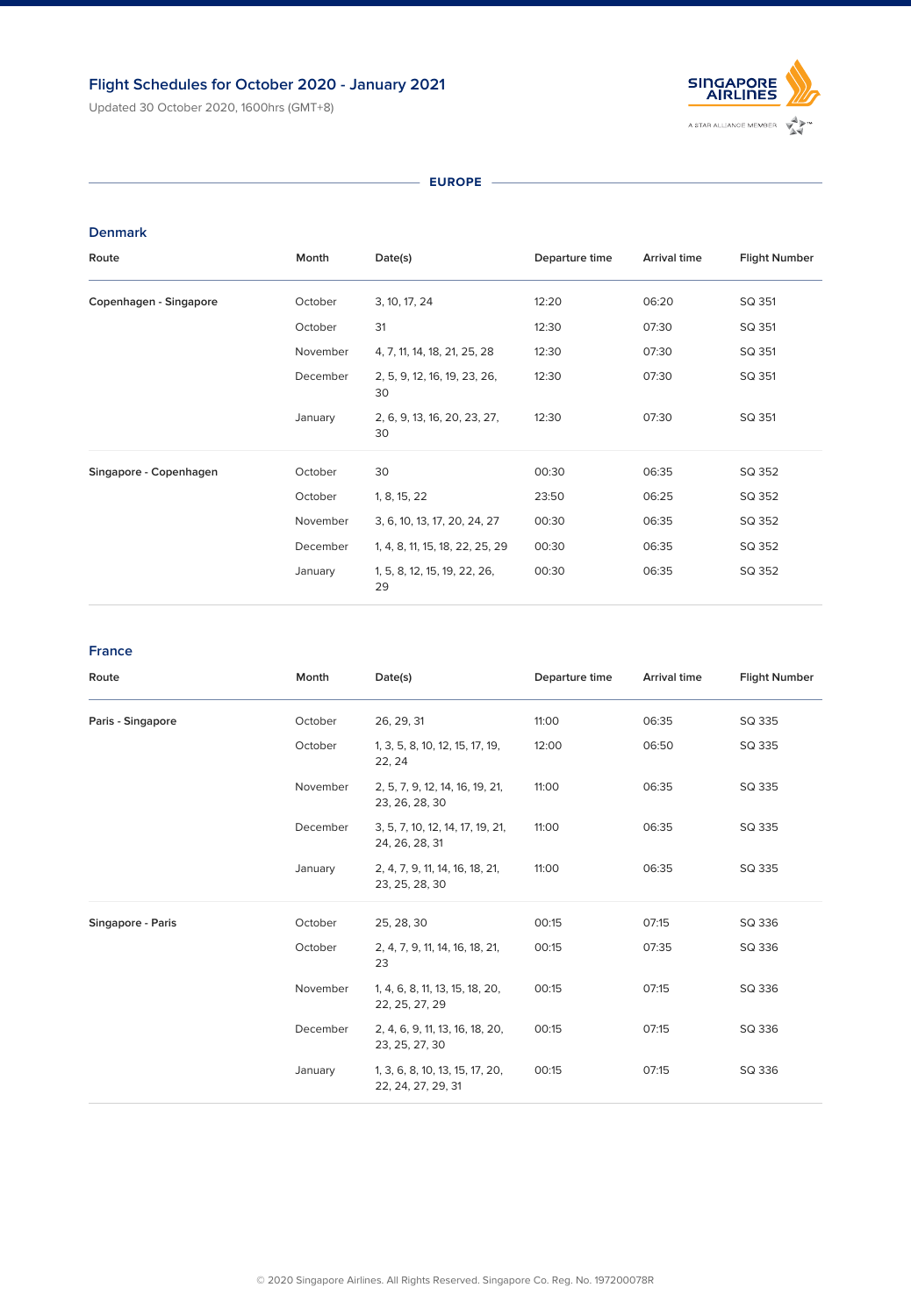| Route                        | Month    | Date(s)                                                                                   | Departure time | <b>Arrival time</b> | <b>Flight Number</b> |
|------------------------------|----------|-------------------------------------------------------------------------------------------|----------------|---------------------|----------------------|
| <b>Frankfurt - Singapore</b> | October  | 25, 26, 28, 30, 31                                                                        | 11:40          | 06:50               | SQ 025               |
|                              | October  | 2, 3, 4, 5, 7, 9, 10, 11, 12,<br>14, 16, 17, 18, 19, 21, 23, 24                           | 12:30          | 06:50               | SQ 025               |
|                              | November | 1, 2, 4, 6, 7, 8, 9, 11, 13, 14,<br>15, 16, 18, 20, 21, 22, 23,<br>25, 27, 28, 29, 30     | 11:40          | 06:50               | SQ 025               |
|                              | December | 2, 4, 5, 6, 7, 9, 11, 12, 13, 14,<br>16, 18, 19, 20, 21, 23, 25,<br>26, 27, 28, 30        | 11:40          | 06:50               | SQ 025               |
|                              | January  | 1, 2, 3, 4, 6, 8, 9, 10, 11, 13,<br>15, 16, 17, 18, 20, 22, 23,<br>24, 25, 27, 29, 30, 31 | 11:40          | 06:50               | SQ 025               |
| <b>Singapore - Frankfurt</b> | October  | 1, 2, 3, 4, 6, 8, 9, 10, 11, 13,<br>15, 16, 17, 18, 20, 22, 23                            | 23:55          | 06:45               | SQ 26                |
|                              | October  | 24, 25, 27, 29, 30, 31                                                                    | 23:55          | 06:20               | SQ 26                |
|                              | November | 1, 3, 5, 6, 7, 8, 10, 12, 13,<br>14, 15, 17, 19, 20, 21, 22,<br>24, 26, 27, 28, 29        | 23:55          | 06:20               | SQ 26                |
|                              | December | 1, 3, 4, 5, 6, 8, 10, 11, 12, 13,<br>15, 17, 18, 19, 20, 22, 24,<br>25, 26, 27, 29, 31    | 23:55          | 06:20               | SQ 26                |
|                              | January  | 1, 2, 3, 5, 7, 8, 9, 10, 12, 14,<br>15, 16, 17, 19, 21, 22, 23,<br>24, 26, 28, 29, 30, 31 | 23:55          | 06:20               | SQ 26                |



## **Germany**

| Route                    | Month    | Date(s)           | Departure time | <b>Arrival time</b> | <b>Flight Number</b> |
|--------------------------|----------|-------------------|----------------|---------------------|----------------------|
| <b>Milan - Singapore</b> | October  | 3, 10, 17, 24     | 13:30          | 07:30               | SQ 377               |
|                          | October  | 31                | 13:30          | 08:25               | SQ 377               |
|                          | November | 7, 14, 21, 28     | 13:30          | 08:25               | SQ 377               |
|                          | December | 5, 12, 19, 26     | 13:30          | 08:25               | SQ 377               |
|                          | January  | 2, 9, 16, 23, 30  | 13:30          | 08:25               | SQ 377               |
| Singapore - Milan        | October  | 1, 8, 15, 22      | 22:30          | 05:10               | SQ 378               |
|                          | October  | 29                | 23:00          | 05:10               | SQ 378               |
|                          | November | 5, 12, 19, 26     | 23:00          | 05:10               | SQ 378               |
|                          | December | 3, 10, 17, 24, 31 | 23:00          | 05:10               | SQ 378               |
|                          | January  | 7, 14, 21, 28     | 23:00          | 05:10               | SQ 378               |
|                          |          |                   |                |                     |                      |

**Italy**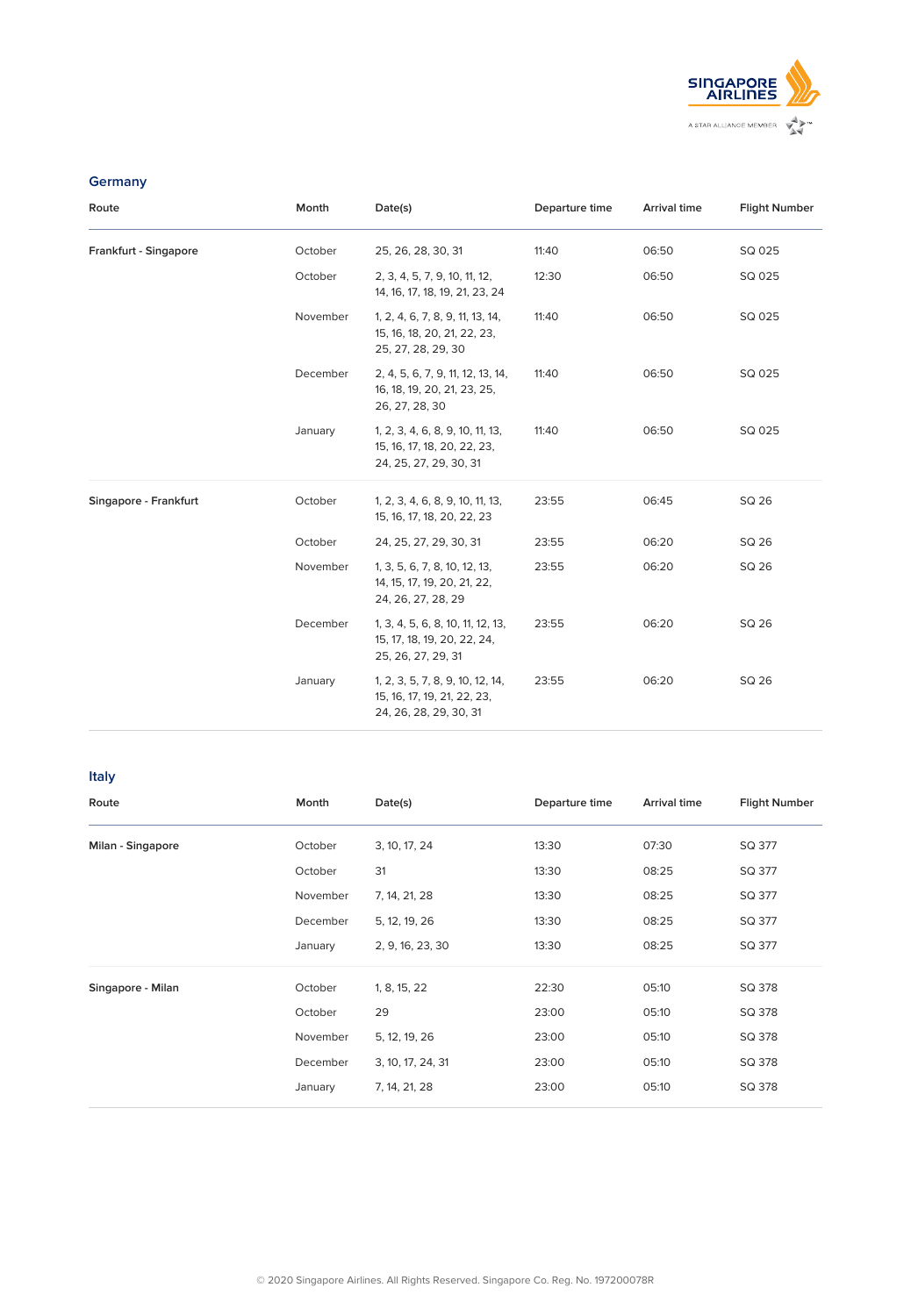| Route                         | Month    | Date(s)           | Departure time | <b>Arrival time</b> | <b>Flight Number</b> |
|-------------------------------|----------|-------------------|----------------|---------------------|----------------------|
| Barcelona - Milan - Singapore | October  | 3, 10, 17, 24     | 10:40          | 07:30               | SQ 377               |
|                               | October  | 31                | 10:40          | 08:25               | SQ 377               |
|                               | November | 7, 14, 21, 28     | 10:40          | 08:25               | SQ 377               |
|                               | December | 5, 12, 19, 26     | 10:40          | 08:25               | SQ 377               |
|                               | January  | 2, 9, 16, 23, 30  | 10:40          | 08:25               | SQ 377               |
| Singapore - Milan - Barcelona | October  | 1, 8, 15, 22      | 22:30          | 07:45               | SQ 378               |
|                               | October  | 29                | 23:00          | 07:45               | SQ 378               |
|                               | November | 5, 12, 19, 26     | 23:00          | 07:45               | SQ 378               |
|                               | December | 3, 10, 17, 24, 31 | 23:00          | 07:45               | SQ 378               |
|                               | January  | 7, 14, 21, 28     | 23:00          | 07:45               | SQ 378               |



## **Spain**

30

| Route              | Month    | Date(s)                                                                | Departure time | <b>Arrival time</b> | <b>Flight Number</b> |
|--------------------|----------|------------------------------------------------------------------------|----------------|---------------------|----------------------|
| Singapore - Zurich | October  | 2, 4, 7, 9, 11, 14, 16, 18, 21,<br>23                                  | 01:25          | 08:15               | SQ 346               |
|                    | October  | 25, 28, 30                                                             | 01:30          | 07:50               | SQ 346               |
|                    | November | 1, 2, 4, 6, 8, 9, 11, 13, 15, 16,<br>18, 20, 22, 23, 25, 27, 29,<br>30 | 01:30          | 07:50               | SQ 346               |
|                    | December | 2, 4, 6, 7, 9, 11, 13, 14, 16,<br>18, 20, 21, 23, 25, 27, 28,          | 01:30          | 07:50               | SQ 346               |

|                    | December | 2, 4, 6, 7, 9, 11, 13, 14, 16,<br>18, 20, 21, 23, 25, 27, 28,<br>30     | 01:30 | 07:50 | SQ 346 |
|--------------------|----------|-------------------------------------------------------------------------|-------|-------|--------|
|                    | January  | 1, 3, 4, 6, 8, 10, 11, 13, 15,<br>17, 18, 20, 22, 24, 25, 27,<br>29, 31 | 01:30 | 07:50 | SQ 346 |
| Zurich - Singapore | October  | 26, 29, 31                                                              | 10:35 | 06:00 | SQ 345 |
|                    | October  | 1, 3, 5, 8, 10, 12, 15, 17,<br>19, 22, 24                               | 11:45 | 05:55 | SQ 345 |
|                    | November | 2, 3, 5, 7, 9, 10, 12, 14, 16,<br>17, 19, 21, 23, 24, 26, 28,<br>30     | 10:35 | 06:00 | SQ 345 |
|                    | December | 1, 3, 5, 7, 8, 10, 12, 14, 15,<br>17, 19, 21, 22, 24, 26, 28,<br>29, 31 | 10:35 | 06:00 | SQ 345 |
|                    | January  | 2, 4, 5, 7, 9, 11, 12, 14, 16,<br>18, 19, 21, 23, 25, 26, 28,<br>30     | 10:35 | 06:00 | SQ 345 |

## **Switzerland**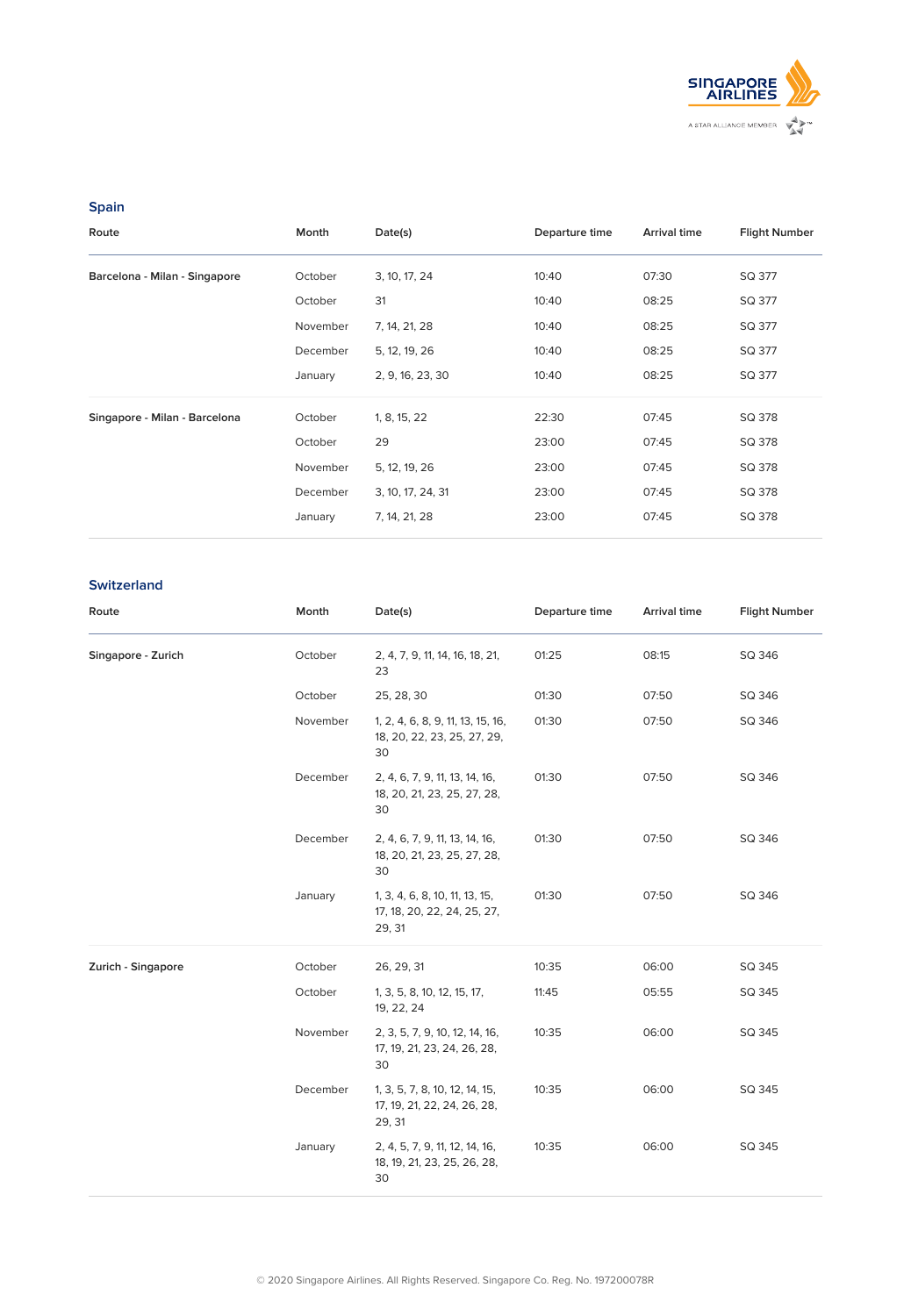© 2020 Singapore Airlines. All Rights Reserved. Singapore Co. Reg. No. 197200078R

| Route                        | Month    | Date(s)                                                                                                                    | Departure time | <b>Arrival time</b> | <b>Flight Number</b> |
|------------------------------|----------|----------------------------------------------------------------------------------------------------------------------------|----------------|---------------------|----------------------|
| <b>Amsterdam - Singapore</b> | October  | 26, 29, 31                                                                                                                 | 10:25          | 05:55               | SQ 323               |
|                              | October  | 1, 3, 5, 8, 10, 12, 15, 17,<br>19, 22, 24                                                                                  | 11:15          | 05:55               | SQ 323               |
|                              | November | 1, 2, 4, 6, 7, 8, 9, 11, 13, 14,<br>15, 16, 18, 20, 21, 22, 23,<br>25, 27, 28, 29, 30                                      | 10:25          | 05:55               | SQ 323               |
|                              | December | 2, 3, 4, 5, 6, 7, 8, 9, 10, 11,<br>12, 13, 14, 15, 16, 17, 18, 19,<br>20, 21, 22, 23, 24, 25, 26,<br>27, 28, 29, 30, 31    | 10:25          | 05:55               | SQ 323               |
|                              | January  | 1, 2, 3, 4, 5, 6, 7, 8, 9, 10,<br>11, 12, 13, 14, 15, 16, 17, 18,<br>19, 20, 21, 22, 23, 24, 25,<br>26, 27, 28, 29, 30, 31 | 10:25          | 05:55               | SQ 323               |
| <b>Singapore - Amsterdam</b> | October  | 24                                                                                                                         | 23:55          | 06:15               | SQ 324               |
|                              | October  | 27, 29, 31                                                                                                                 | 23:55          | 06:45               | SQ 324               |
|                              | October  | 1, 3, 6, 8, 10, 13, 15, 17, 20,<br>22                                                                                      | 23:55          | 07:15               | SQ 324               |
|                              | November | 1, 3, 5, 6, 7, 8, 10, 12, 13,<br>14, 15, 17, 19, 20, 21, 22,<br>24, 26, 27, 28, 29                                         | 23:55          | 06:45               | SQ 324               |
|                              | December | 1, 2, 3, 4, 5, 6, 7, 8, 9, 10,<br>11, 12, 13, 14, 15, 16, 17, 18,<br>19, 20, 21, 22, 23, 24, 25,<br>26, 27, 28, 29, 30, 31 | 23:55          | 06:45               | SQ 324               |
|                              | January  | 1, 2, 3, 4, 5, 6, 7, 8, 9, 10,                                                                                             | 23:55          | 06:45               | SQ 324               |

11, 12, 13, 14, 15, 16, 17, 18, 19, 20, 21, 22, 23, 24, 25, 26, 27, 28, 29, 30, 31



### **The Netherlands**

| Route                         | Month    | Date(s)                                                                                                             | Departure time | <b>Arrival time</b> | <b>Flight Number</b> |
|-------------------------------|----------|---------------------------------------------------------------------------------------------------------------------|----------------|---------------------|----------------------|
| London (Heathrow) - Singapore | October  | 25, 26, 27, 28, 29, 30, 31                                                                                          | 10:55          | 07:50               | SQ 317               |
|                               | October  | 1, 2, 3, 4, 5, 6, 7, 8, 9, 10,<br>11, 12, 13, 14, 15, 16, 17, 18,<br>19, 20, 21, 22, 23, 24                         | 11:25          | 07:30               | SQ 317               |
|                               | October  | 26, 27, 28, 30, 31                                                                                                  | 20:35          | 17:30               | SQ 319               |
|                               | October  | 2, 3, 6, 7, 10, 12, 13, 14,<br>16, 17, 19, 20, 21, 23                                                               | 20:50          | 16:55               | SQ 319               |
|                               | October  | 24                                                                                                                  | 20:50          | 17:00               | SQ 319               |
|                               | November | 3                                                                                                                   | 10:20          | 07:20               | SQ 317               |
|                               | November | 1, 2, 4, 5, 6, 7, 8, 9, 10,<br>11, 12, 13, 14, 15, 16, 17, 18,<br>19, 20, 21, 22, 23, 24, 25,<br>26, 27, 28, 29, 30 | 10:55          | 07:50               | SQ 317               |

# **The United Kingdom**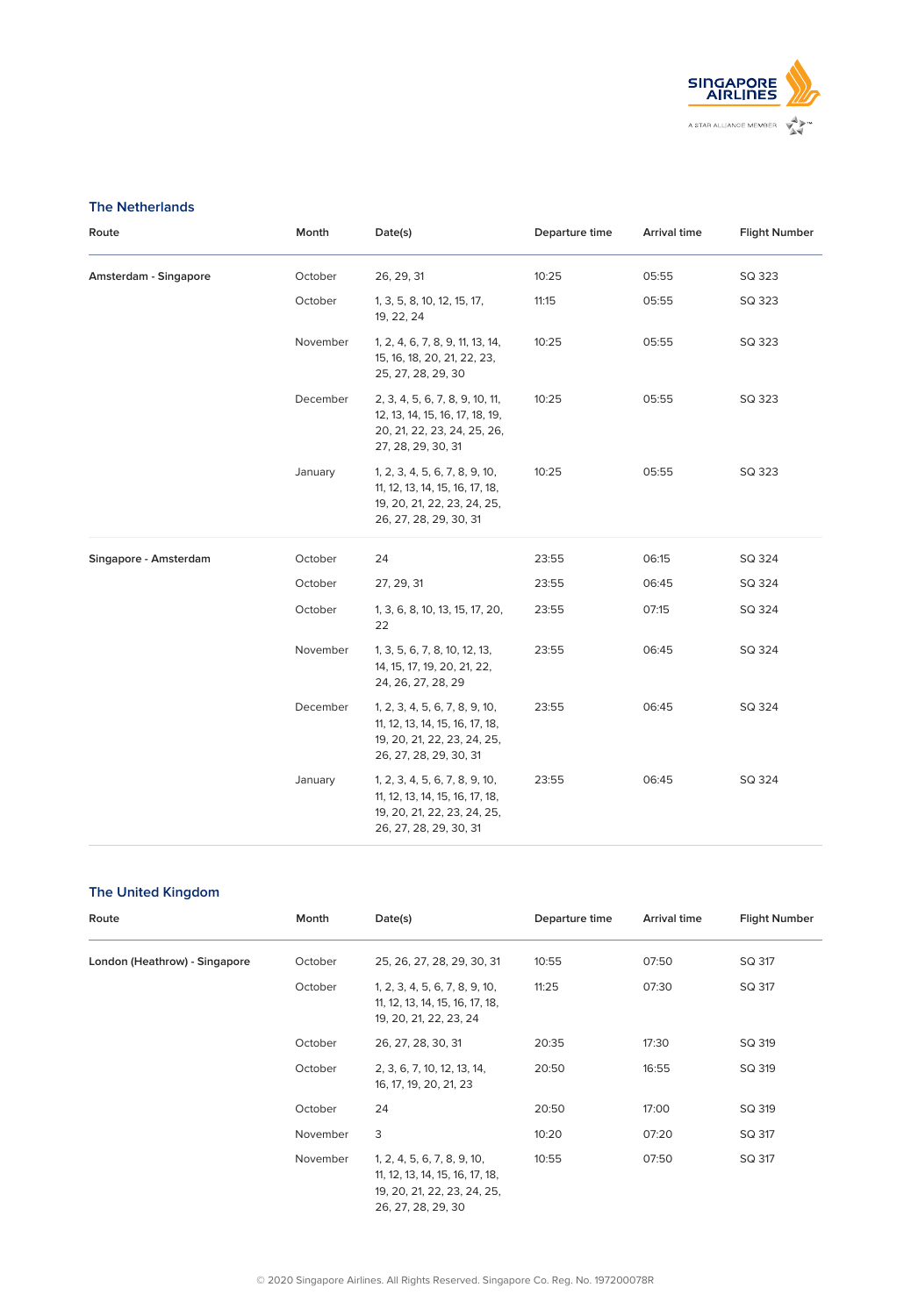

# **The United Kingdom (continued)**

| Route                         | Month    | Date(s)                                                                                                                    | Departure time | <b>Arrival time</b> | <b>Flight Number</b> |
|-------------------------------|----------|----------------------------------------------------------------------------------------------------------------------------|----------------|---------------------|----------------------|
| London (Heathrow) - Singapore | November | 2, 3, 4, 7, 8, 9, 10, 11, 14,<br>15, 16, 17, 18, 21, 22, 23,<br>24, 25, 28, 29, 30                                         | 20:35          | 17:30               | SQ 319               |
|                               | December | 29                                                                                                                         | 10:20          | 07:25               | SQ 317               |
|                               | December | 1, 2, 3, 4, 5, 6, 7, 8, 9, 10,<br>11, 12, 13, 14, 15, 16, 17, 18,<br>19, 20, 21, 22, 23, 24, 25,<br>26, 27, 28, 30, 31     | 10:55          | 07:50               | SQ 317               |
|                               | December | 1, 2, 5, 6, 7, 8, 9, 12, 13, 14,<br>15, 16, 19, 20, 21, 22, 23,<br>26, 27, 28, 29, 30                                      | 20:35          | 17:30               | SQ 319               |
|                               | January  | 1, 2, 3, 4, 5, 6, 7, 8, 9, 10,<br>11, 12, 13, 14, 15, 16, 17, 18,<br>19, 20, 21, 22, 23, 24, 25,<br>26, 27, 28, 29, 30, 31 | 10:55          | 07:50               | SQ 317               |
|                               | January  | 2, 3, 4, 5, 6, 9, 10, 11, 12,<br>13, 16, 17, 18, 19, 20, 23,<br>24, 25, 26, 27, 30, 31                                     | 20:35          | 17:30               | SQ 319               |
| Singapore - London (Heathrow) | October  | 2, 3, 6, 7, 10, 12, 13, 14, 16,<br>17, 19, 20, 21, 23, 24                                                                  | 09:00          | 15:40               | SQ 308               |
|                               | October  | 26, 27, 28, 30, 31                                                                                                         | 09:00          | 15:20               | SQ 308               |
|                               | October  | 1, 2, 3, 4, 5, 6, 7, 8, 9, 10,<br>11, 12, 13, 14, 15, 16, 17, 18,<br>19, 20, 21, 22, 23                                    | 23:30          | 05:55               | SQ 322               |
|                               | October  | 24, 25, 26, 27, 28, 29, 30,<br>31                                                                                          | 23:45          | 05:55               | SQ 322               |
|                               | November | 2, 3, 4, 7, 8, 9, 10, 11, 14,<br>15, 16, 17, 18, 21, 22, 23,<br>24, 25, 28, 29, 30                                         | 09:00          | 15:20               | SQ 308               |
|                               | November | 1, 2, 3, 4, 5, 6, 7, 8, 9, 10,<br>11, 12, 13, 14, 15, 16, 17, 18,<br>19, 20, 21, 22, 23, 24, 25,<br>26, 27, 28, 29, 30     | 23:45          | 05:55               | SQ 322               |
|                               | December | 1, 2, 5, 6, 7, 8, 9, 12, 13, 14,<br>15, 16, 19, 20, 21, 22, 23,<br>26, 27, 28, 29, 30                                      | 09:00          | 15:20               | SQ 308               |
|                               | December | 1, 2, 3, 4, 5, 6, 7, 8, 9, 10,<br>11, 12, 13, 14, 15, 16, 17, 18,<br>19, 20, 21, 22, 23, 24, 25,<br>26, 27, 28, 29, 30, 31 | 23:45          | 05:55               | SQ 322               |
|                               | January  | 2, 3, 4, 5, 6, 9, 10, 11, 12,<br>13, 16, 17, 18, 19, 20, 23,<br>24, 25, 26, 27, 30, 31                                     | 09:00          | 15:20               | SQ 308               |
|                               | January  | 1, 2, 3, 4, 5, 6, 7, 8, 9, 10,<br>11, 12, 13, 14, 15, 16, 17, 18,<br>19, 20, 21, 22, 23, 24, 25,<br>26, 27, 28, 29, 30, 31 | 23:45          | 05:55               | SQ 322               |